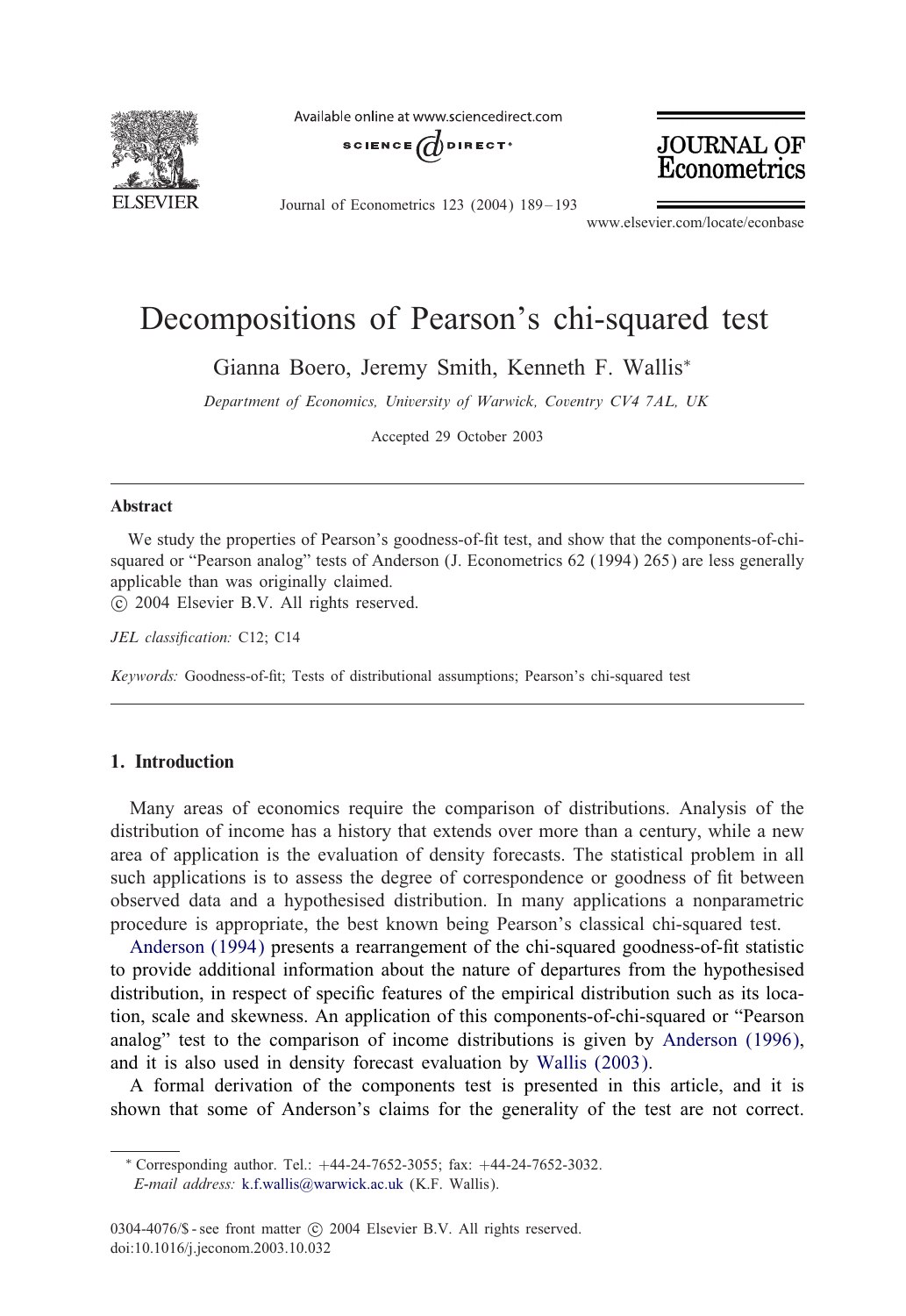This fact explains some of the unexpected simulation results reported by Anderson (2001).

#### 2. The chi-squared goodness-of-fit test and its components

Pearson's classical test proceeds by dividing the range of the variable into  $k$  mutually exclusive classes and comparing the observed frequencies with which outcomes fall in these classes with the expected frequencies under the hypothesised distribution. With observed class frequencies  $n_i$ ,  $i = 1,...,k$ ,  $\sum n_i = n$  and class probabilities under the null  $p_i > 0$ ,  $i = 1, ..., k$ ,  $\sum p_i = 1$ , the test statistic is

$$
X^{2} = \sum_{i=1}^{k} \frac{(n_{i} - n p_{i})^{2}}{n p_{i}}.
$$

This statistic has a limiting  $\chi^2$  distribution with  $k - 1$  degrees of freedom (denoted  $\chi_{k-1}^2$ ) if the hypothesised distribution is correct.

The asymptotic distribution of the test statistic rests on the asymptotic  $k$ -variate normality of the multinomial distribution of the observed frequencies. Placing these in the  $k \times 1$  vector *x*, under the null hypothesis this has mean vector  $\boldsymbol{\mu} = (n p_1, n p_2, \dots, n p_k)'$ and covariance matrix

$$
V = n \begin{bmatrix} p_1(1-p_1) & -p_1p_2 & \dots & -p_1p_k \\ -p_2p_1 & p_2(1-p_2) & \dots & -p_2p_k \\ \vdots & \vdots & & \vdots \\ -p_kp_1 & -p_kp_2 & \dots & p_k(1-p_k) \end{bmatrix}
$$

The covariance matrix is singular, with rank  $k - 1$ : note that each column (row) sums to zero. Defining its generalised inverse  $V^-$ , the limiting distribution of the quadratic form  $(x - \mu)'V^-(x - \mu)$  is then  $\chi^2_{k-1}$  (Pringle and Rayner, 1971, p.78).

:

In his derivation and application of the components test Wallis (2003) considers the case of equiprobable classes, as is often recommended to improve the power properties of the overall test. In this case  $p_i = 1/k$ ,  $i = 1, \ldots, k$  and

$$
V=(n/k)[I-ee'/k],
$$

where *e* is a  $k \times 1$  vector of ones. Since the matrix in square brackets is symmetric and idempotent it coincides with its generalised inverse, and the chi-squared statistic is equivalently written

$$
X^{2} = \sum_{i=1}^{k} \frac{(n_{i} - n/k)^{2}}{(n/k)}
$$
  
=  $(x - \mu)'[I - ee'/k](x - \mu)/(n/k)$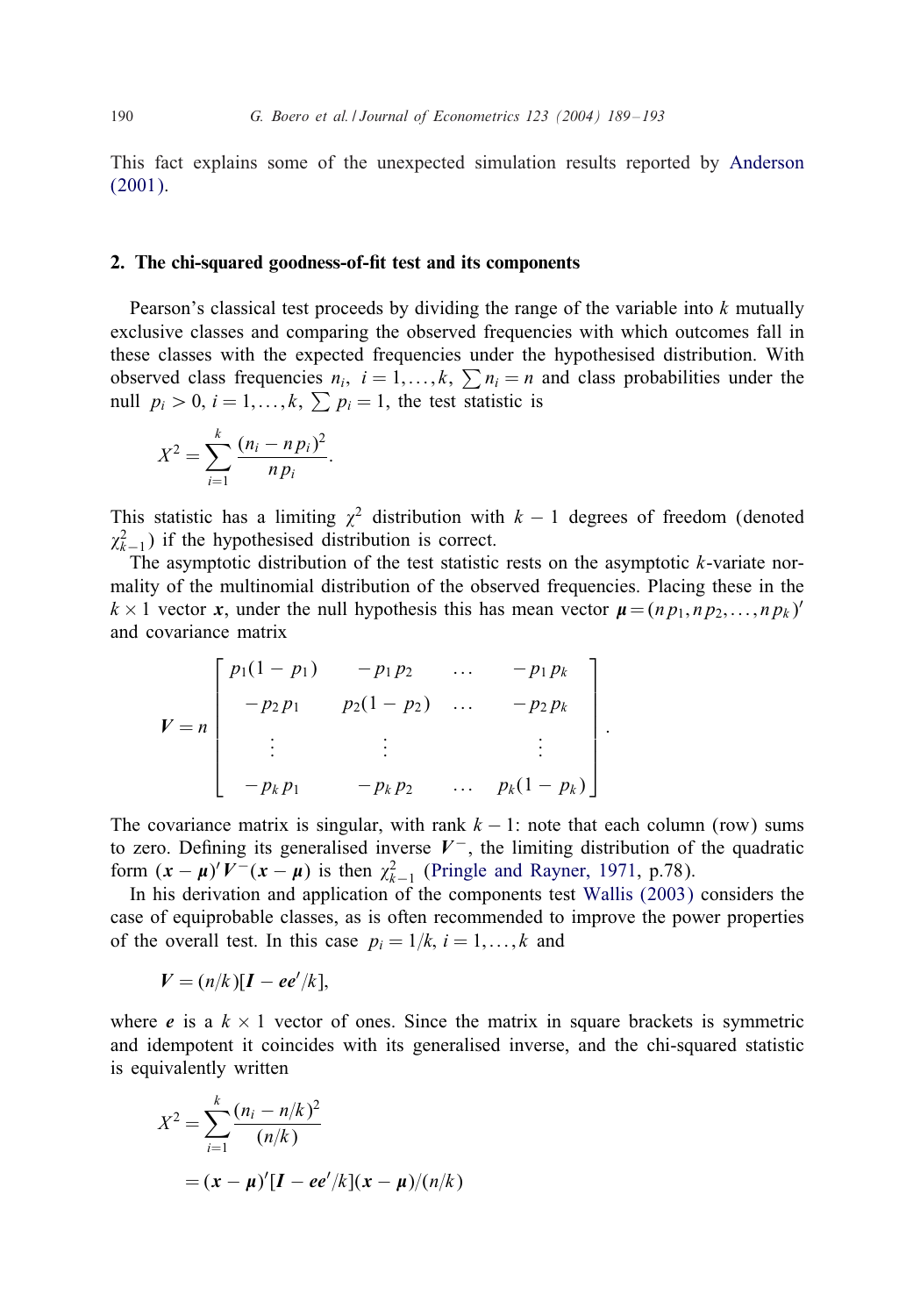(note that  $e'(x - \mu) = 0$ ). There exists a  $(k - 1) \times k$  transformation matrix *A*, such that

$$
AA'=I, \quad A'A=[I-ee'/k]
$$

(Rao and Rao, 1998, p.252). Hence defining  $y = A(x - \mu)$  the statistic can be written as an alternative sum of squares

$$
X^2 = \mathbf{y}'\mathbf{y}/(n/k),
$$

where the  $k-1$  components  $y_i^2/(n/k)$  are independently distributed as  $\chi_1^2$  under the null hypothesis.

To construct the matrix *A* we consider Hadamard matrices, which are square matrices whose elements are 1 or  $-1$  and whose columns are orthogonal:  $H'H = kI$ . For k equal to a power of 2, we begin with the basic Hadamard matrix

$$
H_2 = \begin{bmatrix} 1 & 1 \\ 1 & -1 \end{bmatrix}
$$

and form Kronecker products

$$
H_4=H_2\otimes H_2, \qquad H_8=H_4\otimes H_2
$$

and so on. Deleting the first row of 1s and dividing by  $\sqrt{k}$  then gives the required matrix  $\vec{A}$ , that is,  $\vec{H}$  is partitioned as

$$
H = \left[ \begin{array}{c} e' \\ \sqrt{k}A \end{array} \right].
$$

With  $k = 4$ , and reordering the rows, we have

$$
A = \frac{1}{2} \begin{bmatrix} 1 & 1 & -1 & -1 \\ 1 & -1 & -1 & 1 \\ 1 & -1 & 1 & -1 \end{bmatrix}
$$

and Anderson (1994) suggests that the three components of the test relate in turn to departures from the null distribution with respect to location, scale and skewness. Taking  $k = 8$  allows a fourth component related to kurtosis to appear, although the remaining three components are difficult to relate to characteristics of the distribution:

$$
A = \frac{1}{\sqrt{8}} \begin{bmatrix} 1 & 1 & 1 & 1 & -1 & -1 & -1 & -1 & -1 \\ 1 & 1 & -1 & -1 & -1 & -1 & 1 & 1 \\ 1 & 1 & -1 & -1 & 1 & 1 & -1 & -1 \\ 1 & -1 & -1 & 1 & 1 & -1 & -1 & 1 \\ 1 & -1 & 1 & -1 & -1 & 1 & -1 & 1 \\ 1 & -1 & 1 & -1 & -1 & 1 & -1 & 1 \\ 1 & -1 & 1 & -1 & 1 & -1 & 1 & -1 \end{bmatrix}.
$$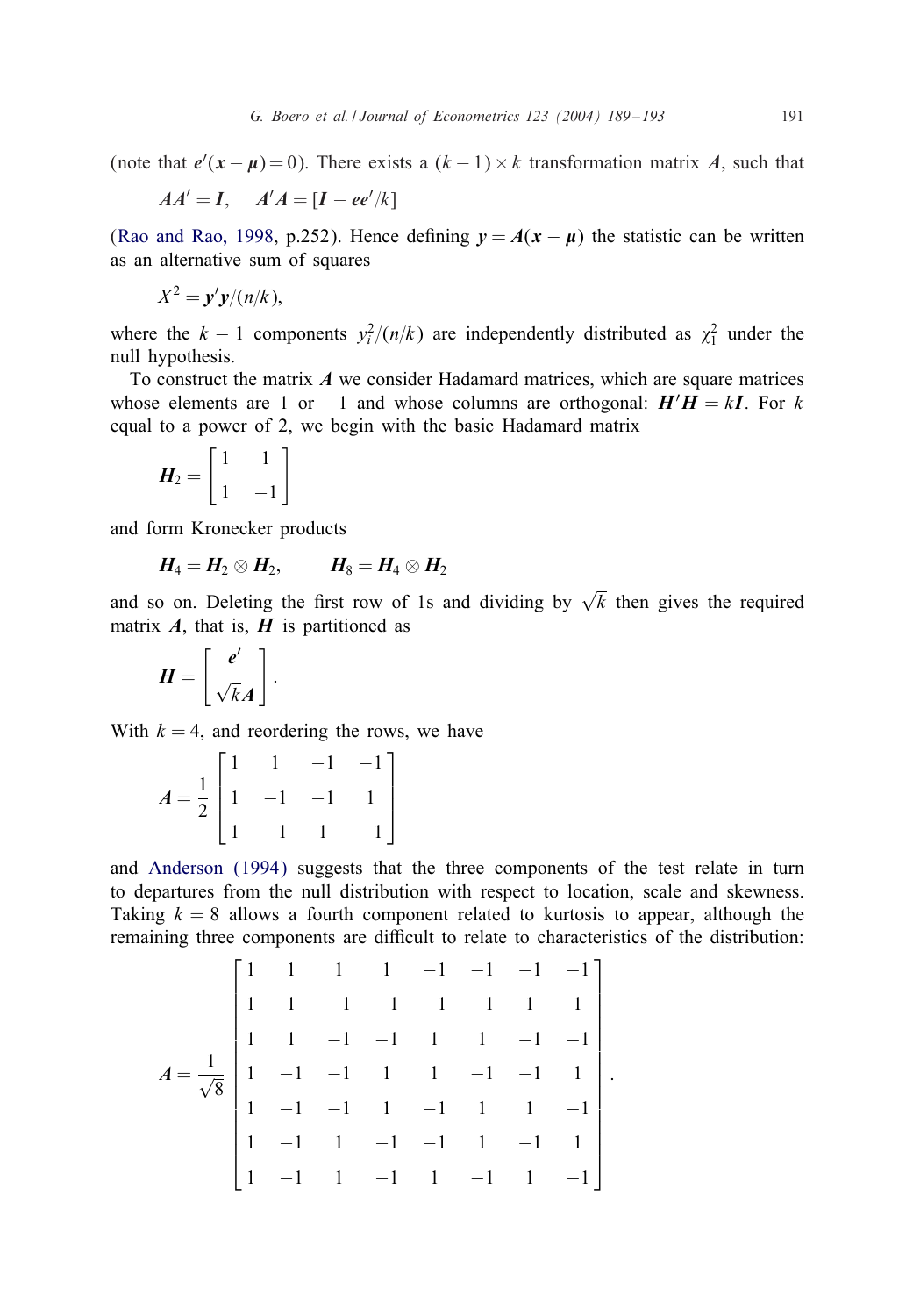Note that [the](#page-4-0) first [three](#page-4-0) [c](#page-4-0)omponents when  $k = 8$  coinc[ide](#page-4-0) [with](#page-4-0) the [\(only\)](#page-4-0) three components when  $k = 4$ .

Returning to the general case of unequal class probabilities we write the covariance matrix as

$$
V=n[P-pp'],
$$

where  $P = diag(p_1, p_2, \ldots, p_k)$  and  $p = (p_1, p_2, \ldots, p_k)'$ . Tanabe and Sagae (1992) give the result that

$$
[P - pp']^- = (I - ee'/k)P^{-1}(I - ee'/k)
$$

hence the test statistic can again be written in terms of the transformed variables  $y = A(x - \mu)$ , as

$$
X^2 = y'AP^{-1}A'y/n.
$$

The covariance matrix of *y* is  $E(yy') = AVA'$ , whose inverse  $AP^{-1}A'/n$  appears in the above quadratic form: this can be checked by multiplying out, noting that  $e'[P - pp'] = 0$ and  $AP^{-1}p = Ae = 0$ . The diagonal elements give the variance of  $y_i$ ,  $i = 1,...,k - 1$ , as  $\sigma_i^2 = n(1 - k(a_i' p)^2)/k$  where  $a_i'$  is the *i*th row of *A*, corresponding to expressions given by Anderson (1994, p.267) for the first four elements when  $k = 8$ . However, the c[ovariance matrix is](#page-4-0) not diagonal, hence the test statistic does not reduce to a simple sum of squares in the case of unequal  $p_i$ . Equivalently, terms of the form  $y_i^2/\sigma_i^2$ are not independently distributed as  $\chi^2$  in this general case, contrary to Anderson's claim. It remains the case, however, that the marginal distribution of an individual  $y_i^2/\sigma_i^2$  is  $\chi_1^2$ .

Anderson (1994) goes on to argue that the power of the component tests to detect departures of the alternative distribution from the null distribution depends on the closeness of the intersection points of the two distributions to the location of the class boundaries. In the equiprobable case the class boundaries are the appropriate quantiles, and moving them to improve test performance clearly alters the class probabilities. In practical examples this is often done in such a way that the resulting class probabilities are symmetric, that is,  $p_1 = p_k$ ,  $p_2 = p_{k-1}, \ldots$ , which is an interesting special case. Now the odd-numbered and even-numbered components of the chi-squared statistic are orthogonal. Hence focusing only on location and scale, for exampl[e, a joint test can](#page-4-0) be based on  $y_1^2/\sigma_1^2 + y_2^2/\sigma_2^2$ , distributed as  $\chi_2^2$  under the null; similarly, focusing only on skewness and kurtosis, a joint test can be based on  $y_3^2/\sigma_3^2 + y_4^2/\sigma_4^2$ . As in the more general case, however, these two test statistics are not independent, equivalently their sum is not distributed as  $\chi^2_4$ .

This observation helps to explain some of the simulation results of Anderson (2001), who includes components-of-chi-squared tests in a comparison of a range of tests for location and scale problems. With four non-equiprobable classes whose boundaries are placed symmetrically around the mean, the class probabilities are symmetric in the sense of the previous paragraph if the null distribution is symmetric, but not otherwise. The components considered are the individual location and scale components, each of which is  $\chi_1^2$  in general; a "joint" test based on their sum, as in the above example, which is  $\chi^2$  in the symmetric case but not in general; and a "general" test defined as